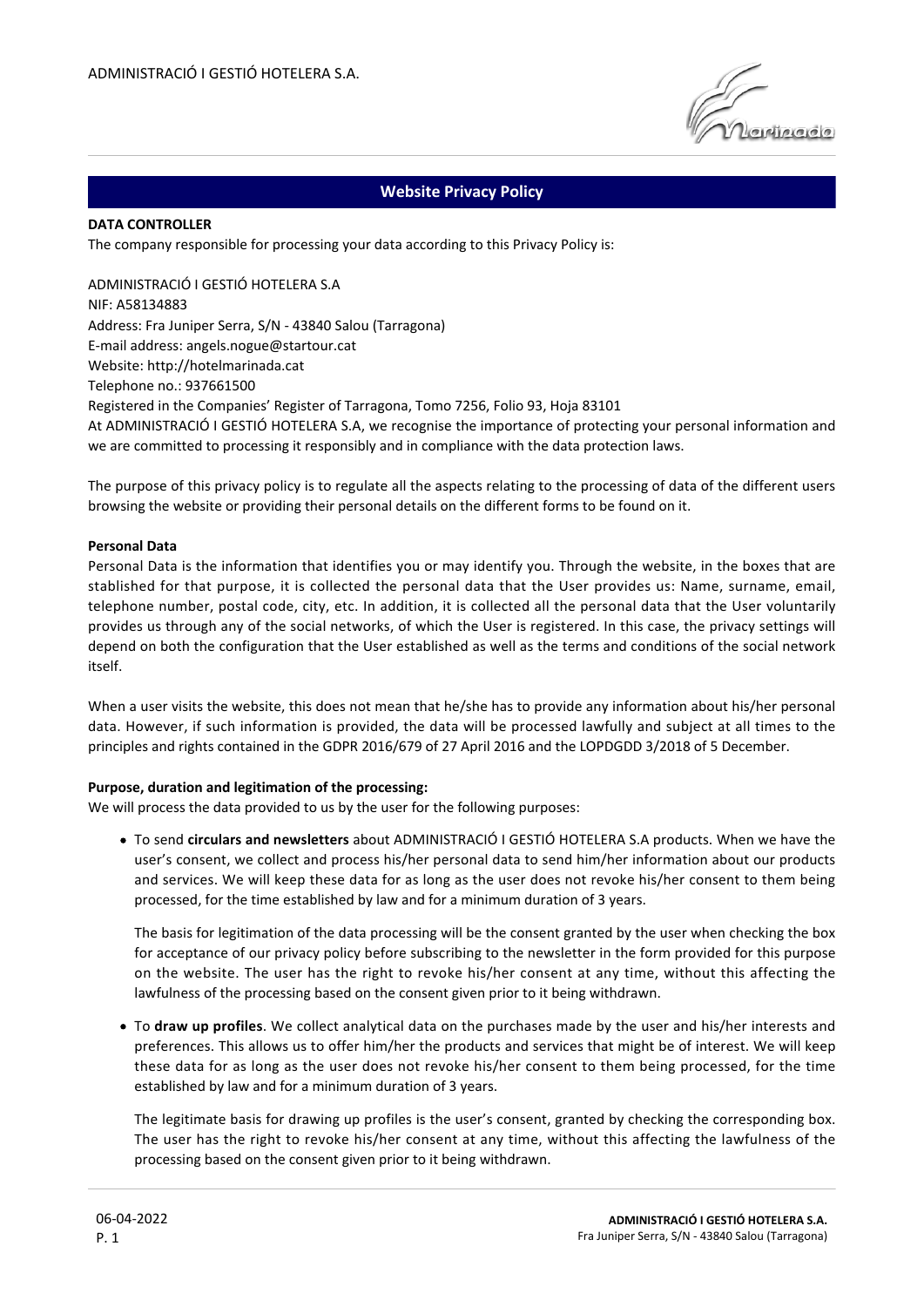

To improve the user experience when browsing the website. We will keep these data for as long as the user does not revoke his/her consent to them being processed by deleting the cookies, for the time established by law and for a minimum duration of 3 years.

The legitimate basis for improving website browsing is the consent given by the user when accepting the cookies. The user has the right to revoke his/her consent at any time, without this affecting the lawfulness of the processing based on the consent given prior to it being withdrawn.

To manage our **social networks** and send users information about our activities and products. We will keep these data for as long as the user does not revoke his/her consent to them being processed, for the time established by law and for a minimum duration of 3 years.

The legitimate basis for managing our social networks and sending users our activities and new features is the consent we are given to do so. The user has the right to revoke his/her consent at any time, without this affecting the lawfulness of the processing based on the consent given prior to it being withdrawn.

To manage bookings and provide users with the accommodation services in our establishment by means of our **booking form** on the website. The data provided will be kept for as long as the contractual relationship between the parties lasts, and for the time established by law with a minimum duration of 3 years.

The legitimate basis for dealing with and managing the booking made by the user on the website form will be the performance of a contract to which the data subject is a party. If the user does not provide his/her personal data, it will not be possible to manage his/her booking and the requested service cannot be provided.

# **Assignment or communication of personal data and international transfers:**

Your data will not be communicated or transferred to third parties unless there is a legal obligation, or to those service providers associated with the Controller which act as data processors.

Data will not be transferred internationally; if, at any time, this might be required, the user will be informed so that his/her consent can be obtained.

### **Updating of data**

In order for us to keep the personal data up to date, the user must always inform us of any change in said data; if this is not done, we cannot be liable for the veracity of the data.

The user guarantees that the personal data provided are true, and guarantees that all the information provided corresponds to reality, is up to date and is accurate. He/she is obliged to communicate any modification thereto.

### **Third Party Data**

If the user provides third party data for any purpose to ADMINISTRACIÓ I GESTIÓ HOTELERA S.A, he/she guarantees that he/she has obtained these data lawfully, has informed the affected parties in advance, has obtained his/her consent to communicate them, and that the information provided is accurate and true.

# **Compulsory nature of the information requested**

All our forms have an asterisk (\*) to indicate which details are compulsory. If the user does not complete these fields, or does not check the privacy policy box, the information will not be sent.

### **Use of passwords**

In order to access your account, the USER must "Log in" and include the email address and password generated in the registration form according to the complexity rules established at each moment on the web.

The users are responsible for the adequate custody and confidentiality of any identifiers and/or passwords that they have selected in the registration from, and they undertake not to assign their use to third parties, nor to allow their